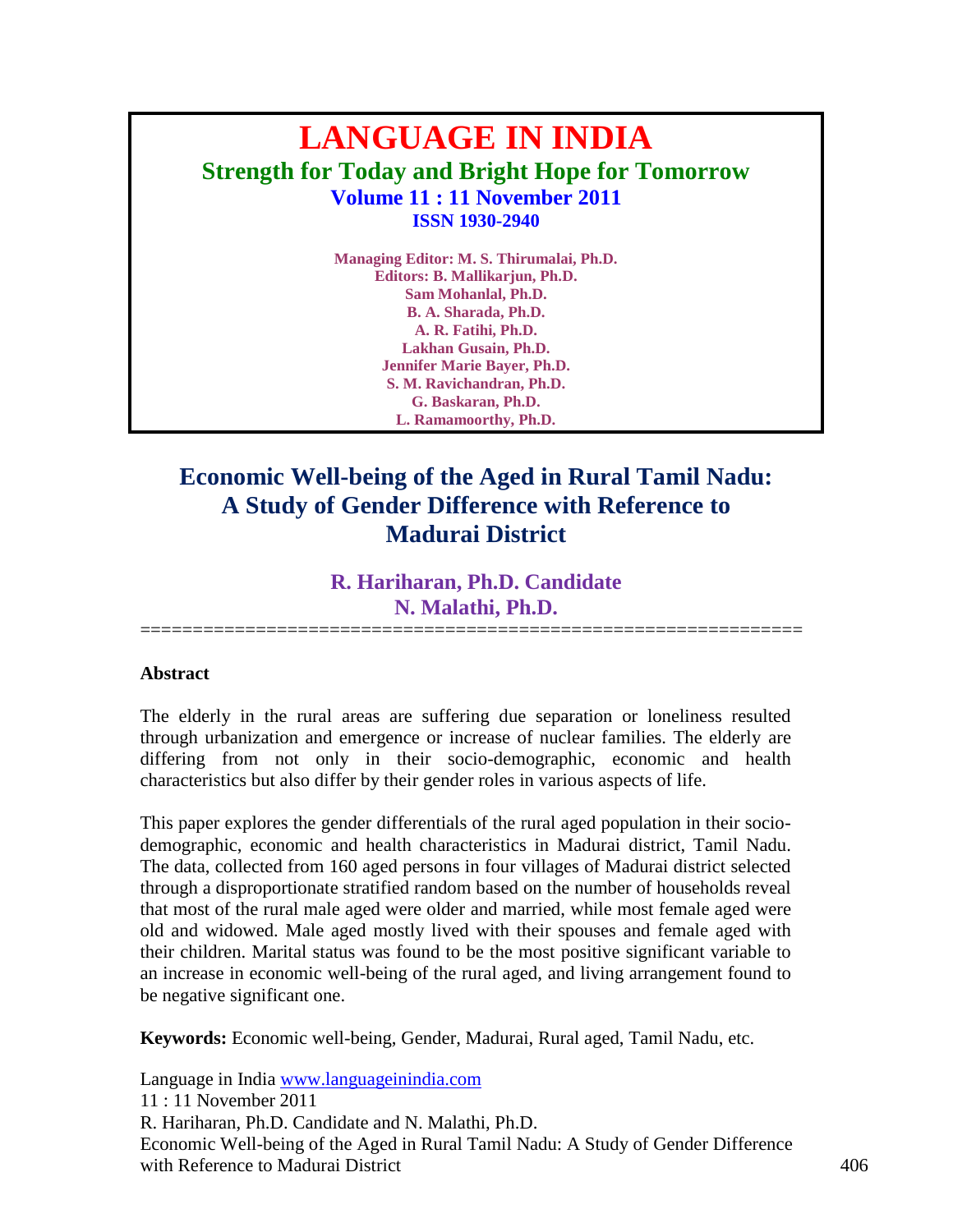#### **Introduction**

India has not yet come out with an appropriate policy framework to provide social security for the aged. According to projections by the UN Population Division, there will be two elderly persons for every child in the world by 2050. This implies that the aged 60 and above, which currently constitute less than 20% of the population will account for 32% of the population by 2050.

This growth in the size and share of the elderly population will affect many aspects of economic development, including national labor forces. For many older people with no savings, low wages, a lack of job security, poor health, no economic support from their children, just enough earnings to make ends meet, and little help from their friends and communities. Old age is not a phase of life worth looking forward to. Those retiring from low and middle level jobs in the organized sector can also experience the threat of poverty, as pensions and benefits are insufficient to remove financial insecurity.

Gender as a theme in ageing in part from the recognition that women predominate among the aged, lower mortality among women has resulted in an imbalance in the sex ratio among older persons in almost all countries, with women out numbering men particularly among the oldest-old. Beyond these demographic dimensions, the growing concern over gender and ageing is motivated by a presumed greater social and economic vulnerability of older women compared to men, arising from the fact that, more than for men, women's productive activities are carried out outside the formal economic sector and from pervasive gender inequality in family and community life that is through to characterize many societies. Virtually all societies have a set of norms and practices that define the roles, rights and obligations of men and women: this is typically referred to as a "gender system" (Mason, 2001).

Gender systems differ substantially across societies and the conditions. Gender systems, in turn, are both influenced and reinforced by social and economic institutions. Gender systems also influence the relative access of older men and women to family assets both before and after the death of a spouse (Rahman et al., 2009).

Economic well-being depends both on the ability of current income and in-kind services to meet consumption needs and on future income flows, assets, and insurance holdings that can be drawn upon to cover the costs of uncertain contingencies (Hurd and Rohwedder (2006).

Economic wellbeing depends not only just on monetary resources, such as earnings or interest income, but also on non-monetary resources, such as the presence of other family members and one's own ability to perform tasks that generate earnings (Danigelis and McIntosh, 2001).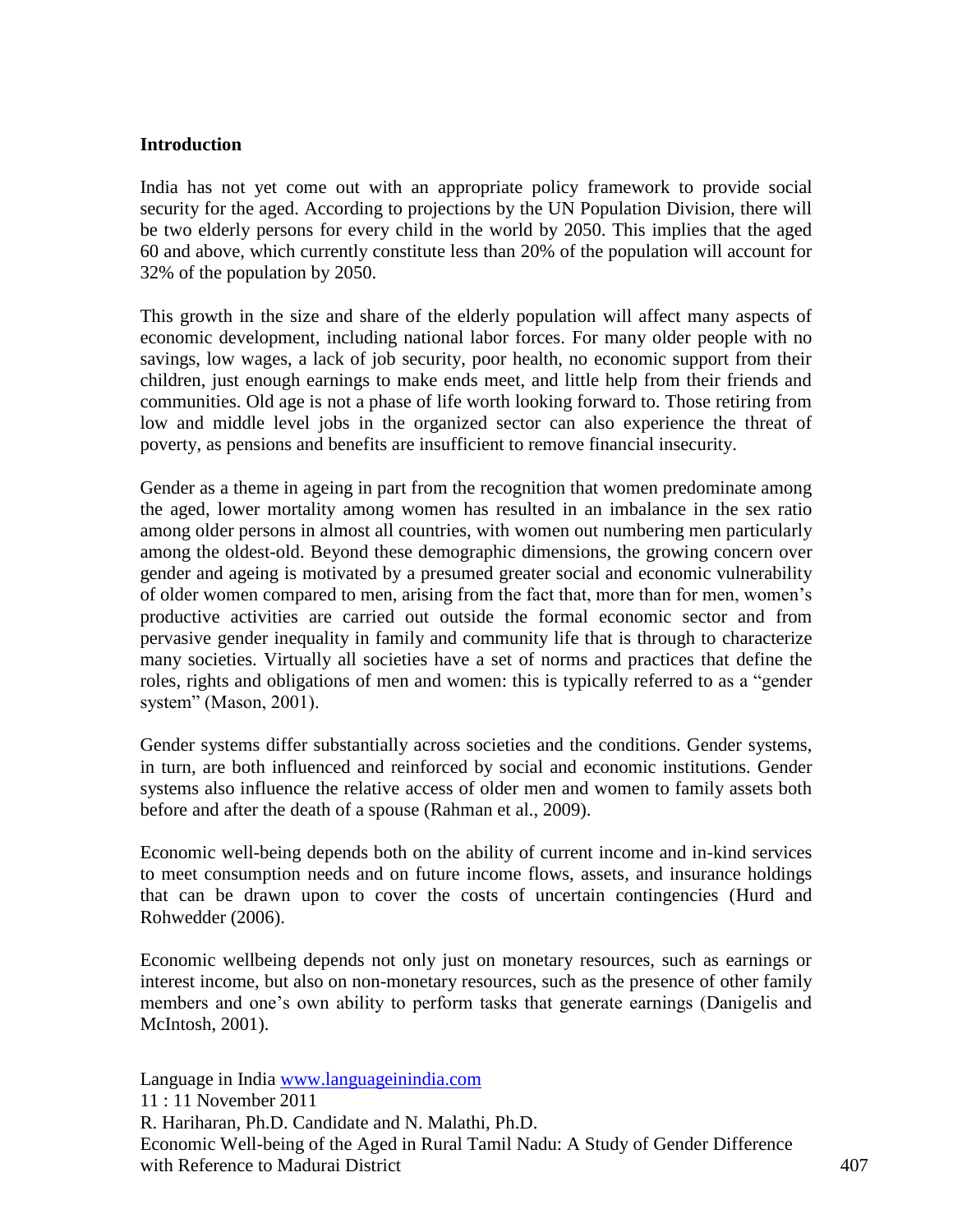In addition, economic satisfactions also vary by gender. Higher economic satisfaction generally leads to higher life satisfaction particularly in a country where most of the people are living below poverty line. In terms of financial satisfaction males experience more economic satisfaction than females. Generally, males enjoy more independence and financial security than females.

In recent past, studies were carried out on different dimensions on the aged. Doris Padmins, et al. (2010) studied economic well being and morbidity aspects. Danigelis and McIntosh (2001) and Rahman, et al. (2010) examined gender and economic support whereas Rao (2007) studied economic and financial aspects ageing in India. Keeping these in view, an attempt has been made in this paper to study the gender differences of the rural aged population in their economic well-being in Madurai district of Tamil Nadu.

#### **Objectives**

The primary objectives of this paper are: (1) to study the socio-demographic, economic and household characteristics of the rural aged population; (2) to explore gender differentials of the rural aged population in their socio-demographic, economic and household characteristics; and (3) to understand the relationship of socio-demographic and household characteristics with economic wellbeing of the rural aged population.

#### **Data and Method**

Madurai district is considered for the present study as it's share of 60+ aged persons (8.5%) is closer to that of Tamil Nadu (8.8%). There were seven Taluks in Madurai district namely (1) Madurai North, (2) Madurai South, (3) Melur, (4) Peraiyur, (5) Thirumangalam, (6) Usilampatti, and (7) Vadipatti according to 2011 Census.

Based on the number of villages, Madurai North Taluk was selected for this study as it was found to have more number of villages compared to other Taluks. There were 186 villages in Madurai North Taluk. These villages were selected based on the number of households and number of aged persons in the households (60 years and above) through a disproportionate stratified random sampling. Out of these villages, four were selected namely (1) Samayanallur, (2) Tiruppalai, (3) Narasingam, and (4) Kodikulam as they had more number of households compared to other villages in the Taluk.

The required data for this study were collected from 160 aged persons (60 years and above) from four villages of Madurai district of Tamil Nadu comprising of 80 males and 80 females through household survey and personal interview with the help of a welladministrated and pre-tested interview schedule.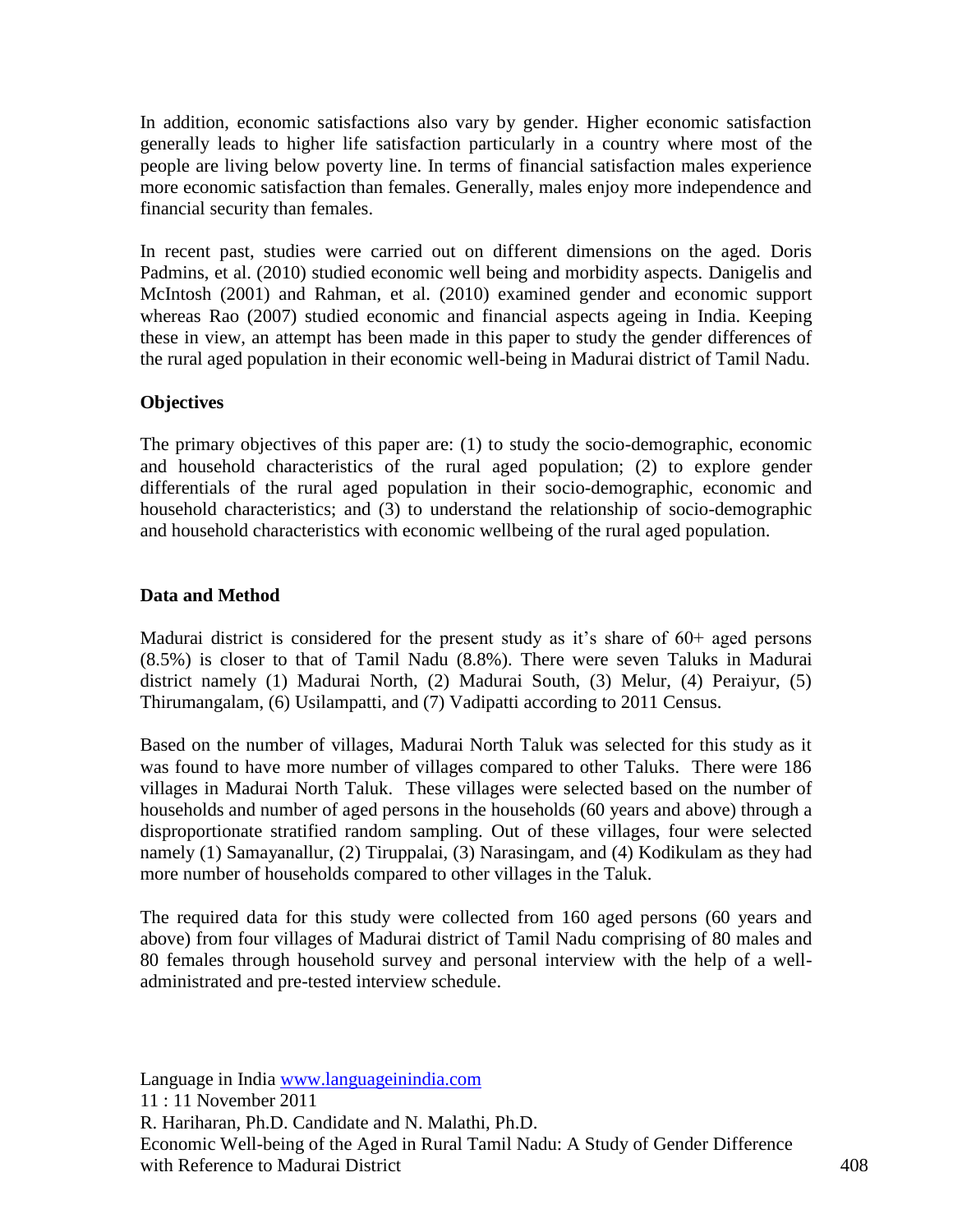The items of data collected were such as age, sex, religion, caste, marital status, completed years of education, family wealth, income, dwelling, owner of the house, toilet and bath room facilities. The data were evaluated and analysed using SPSS program. A multivariate technique named multiple linear regression analysis was used to assess the effect of several variables on economic satisfaction of the aged population.

#### **Results and Discussion**

The demographic and social characteristics, economic characteristics, and household characteristics and their association with economic well-being of the rural aged are discussed in detail with the help of results obtained through bi-variate and multiple linear regression analyses.

#### *Demographic and Social Characteristics*

The demographic and social characteristics such as age, marital status, religion, caste, educational status, and living arrangement are discussed in this section. It was found from *Table 1* that more than half of the respondents were old (60-69 years) followed by older (70-79 years) (35%) and oldest (80 years and above) (14%). Though, the same trend has been visualized among males and females, more males were older (36%) and more females were old (51%) and oldest (15 %). This indicates that most of the aged happen to die before reaching the oldest range and the female aged live longer as compared to male aged.

As far as the marital status of the respondents is concerned, more than half of them (52%) were widowed. Most of the male respondents were married (83%) and most of the female respondents were widowed (86%). As many of the male aged happen to die earlier than their wives the female aged live longer after the death of their spouses as widows.

About 80% of the respondents belonged to Hindu religion followed by Muslim (15%) and Christian (6%) religions. The same trend has been noticed among female aged. The percentage of male aged was more in Hindu (84%) and Christian (10%) religions as compared to female aged (75% and 1% respectively.

More than half of the respondents (52%) belonged to Backward Caste (BC) followed by Scheduled Caste/Scheduled Tribe (SC/ST) (24%), Forward Caste (FC) (17%), and Most Backward Caste (MBC) (7%). Though, the same trend has been visualized among males and females, more males were there in SC/ST (27%) and more females in BC (54%), FC (18%) and MBC (9%).

Majority of the respondents (44%) were illiterate followed by educated upto primary level (35%) and educated high school education and above (21%). Though, the same trend has been noticed among males and females, more females were illiterate (51%) and educated upto primary level (37 %) as compared to males (38% and 33% respectively),

Language in India [www.languageinindia.com](http://www.languageinindia.com/)

11 : 11 November 2011

R. Hariharan, Ph.D. Candidate and N. Malathi, Ph.D.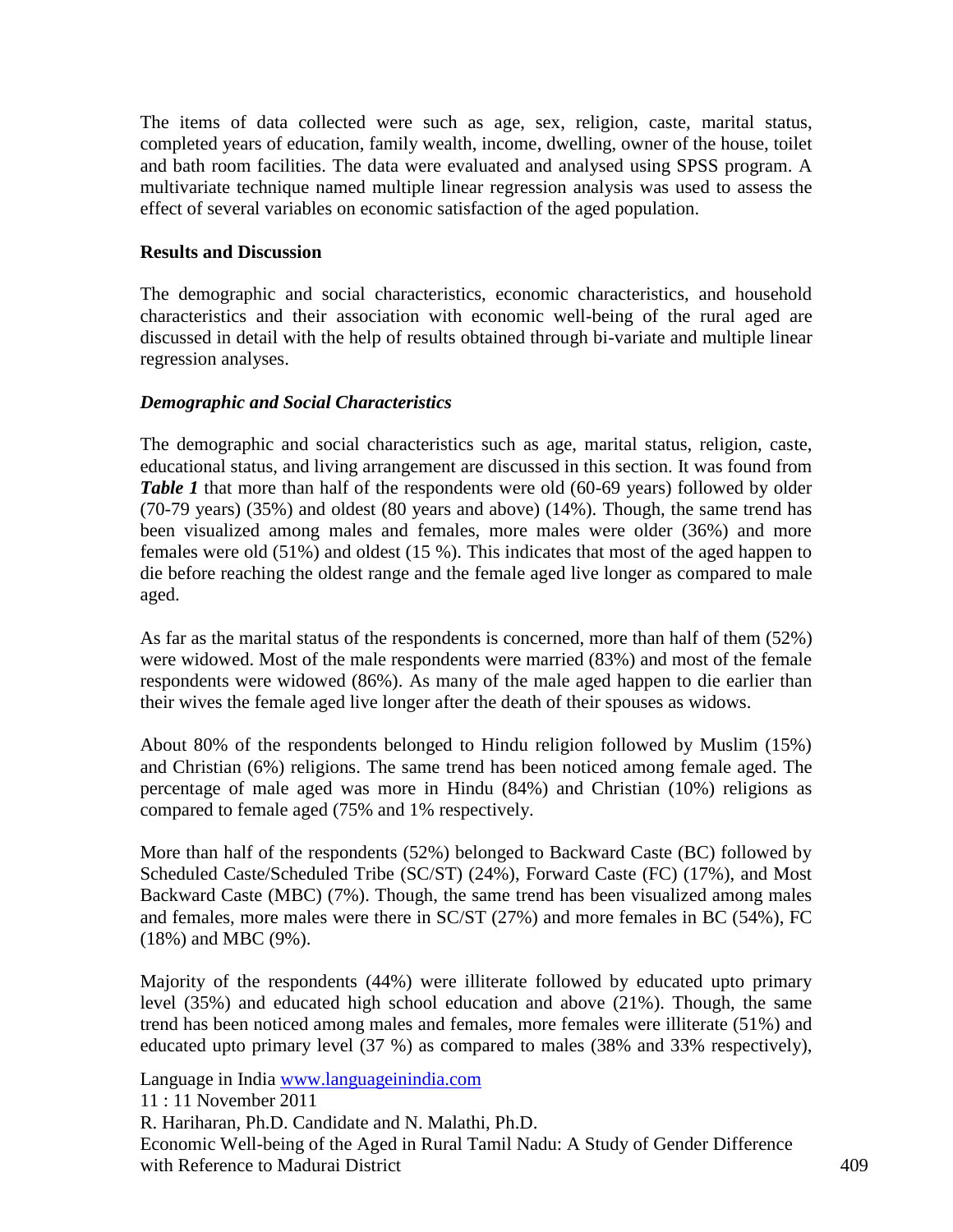whereas, more males were educated high school education and above (30%) as compared to females (11%). This shows the existence of traditional gender difference in educational level of the country in general, though the magnitude of difference has been narrowed to a greater extent.

| Demographic and               |                | Male $(N=80)$<br>Female (N=80) |                | Total $(N=160)$ |             |               |
|-------------------------------|----------------|--------------------------------|----------------|-----------------|-------------|---------------|
| <b>Social Characteristics</b> | N              | $\frac{0}{0}$                  | N              | $\frac{0}{0}$   | $\mathbf N$ | $\frac{0}{0}$ |
| Age                           |                |                                |                |                 |             |               |
| $60 - 69$                     | 40             | 50.0                           | 41             | 51.2            | 81          | 50.6          |
| 70-79                         | 29             | 36.2                           | 27             | 33.8            | 56          | 35.0          |
| $80+$                         | 11             | 13.8                           | 12             | 15.0            | 23          | 14.4          |
| <b>Marital status</b>         |                |                                |                |                 |             |               |
| Married                       | 66             | 82.5                           | 11             | 13.7            | 77          | 48.1          |
| Widowed                       | 14             | 17.5                           | 69             | 86.3            | 83          | 51.9          |
| <b>Religion</b>               |                |                                |                |                 |             |               |
| <b>Muslims</b>                | 5              | 6.2                            | 19             | 23.7            | 24          | 15.0          |
| Hindus                        | 67             | 83.8                           | 60             | 75.0            | 127         | 79.4          |
| Christians                    | 8              | 10.0                           | $\mathbf{1}$   | 1.3             | 9           | 5.6           |
| Caste                         |                |                                |                |                 |             |               |
| SC/ST                         | 22             | 27.4                           | 16             | 20.0            | 38          | 23.8          |
| <b>MBC</b>                    | 5              | 6.3                            | $\overline{7}$ | 8.8             | 12          | 7.4           |
| <b>BC</b>                     | 40             | 50.0                           | 43             | 53.8            | 83          | 51.9          |
| FC                            | 13             | 16.3                           | 14             | 17.6            | 27          | 16.9          |
| <b>Educational status</b>     |                |                                |                |                 |             |               |
| Illiterate                    | 30             | 37.5                           | 41             | 51.3            | 71          | 44.4          |
| Primary                       | 26             | 32.5                           | 30             | 37.4            | 56          | 35.0          |
| High school & above           | 24             | 30.0                           | 9              | 11.3            | 33          | 20.6          |
| <b>Occupation</b>             |                |                                |                |                 |             |               |
| Not Working/Housewife         | 32             | 40.0                           | 63             | 78.8            | 95          | 59.4          |
| Agriculture                   | 18             | 22.4                           | 10             | 12.5            | 28          | 17.5          |
| Industry                      | 21             | 26.3                           | 5              | 6.2             | 26          | 16.3          |
| <b>Business</b>               | 9              | 11.3                           | $\overline{2}$ | 2.5             | 11          | 6.8           |
| Living arrangement            |                |                                |                |                 |             |               |
| Living alone                  | $\overline{7}$ | 8.8                            | 15             | 18.7            | 22          | 13.8          |
| Living with spouse            | 50             | 62.4                           | 12             | 15.0            | 62          | 38.8          |
| Living with children          | 23             | 28.8                           | 53             | 66.3            | 76          | 47.4          |

#### **Table 1 Demographic and social characteristics of the rural aged**

Source: Computed from Primary Data

Language in India [www.languageinindia.com](http://www.languageinindia.com/)

11 : 11 November 2011

R. Hariharan, Ph.D. Candidate and N. Malathi, Ph.D.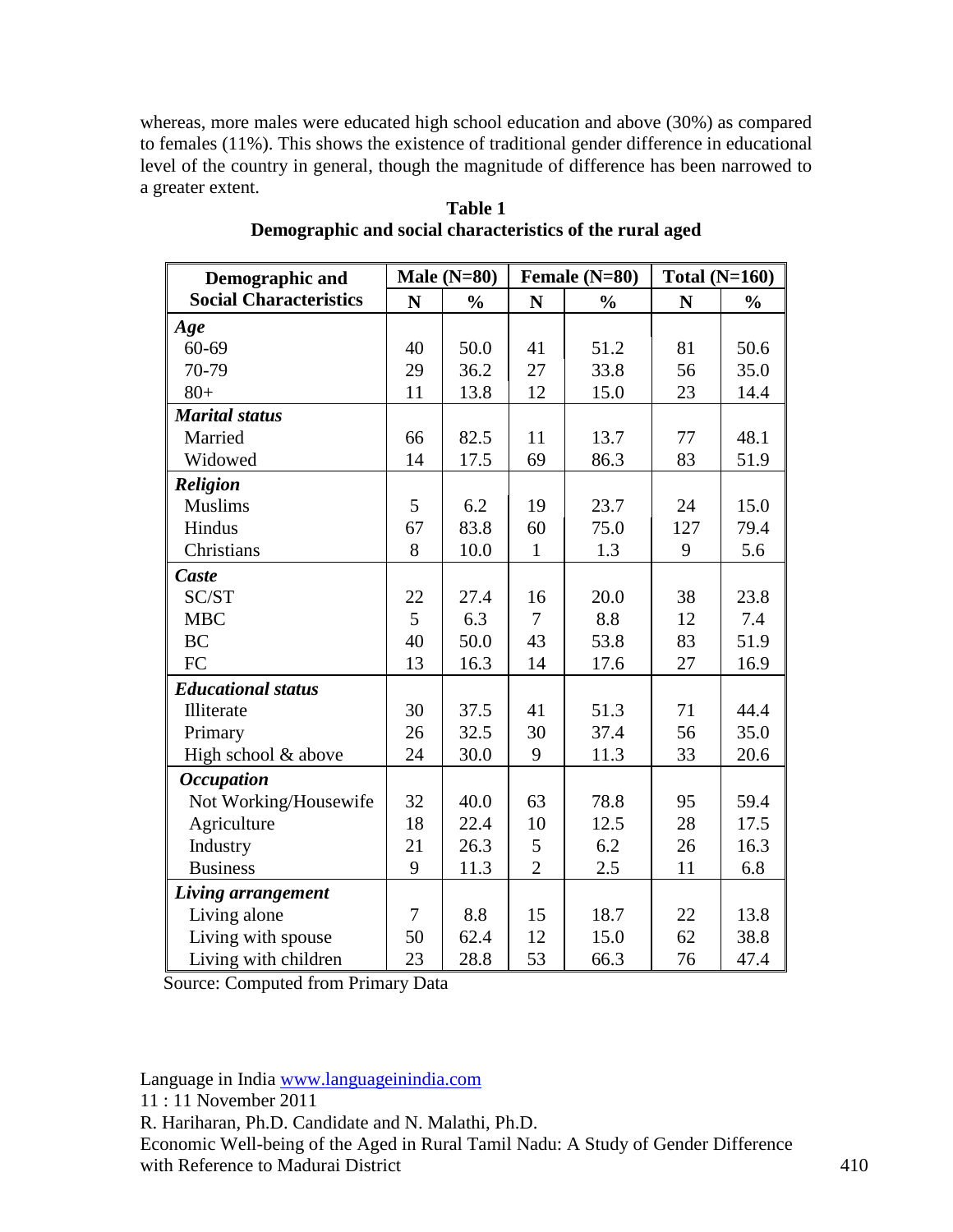Majority of the respondents lived with their children (47%) followed by respondents who lived with their spouses (39%) and those who lived alone (14%). While examining the gender difference in the living arrangement of the respondents, it was found that most of the respondents (62%) lived with their spouses and most of the female respondents lived with their children (66%) and lived alone (19%) as compared to their counterparts.

#### *Economic Characteristics*

The economic characteristics such as occupation, income source, average monthly income, and economic status of the respondents are discussed in this section (*Table 2*). About sixty percent of the respondents were not engaged in any work followed by those who were engaged in agriculture (18%), industry (16%) and business (7%). The same trend has been noticed as far as the female respondents are concerned. Among male respondents most engaged in industry (26%), agriculture (22%) and business (11%) as compared to female respondents (6%, 13%, and 3% respectively).

Majority of the respondents reported that the source of their income was their children (64%), followed by pension (49%), occupation (41%) and wealth (17%). Though the same trend prevails among both male and female respondents, the sources of the most of the male respondents were occupation (60%) and wealth (19%) and of most of the female respondents were children (71% and pension (54 %). More than half of the respondents had an average monthly income up to Rs. 3000/- (53%) followed by Rs. 3001-5000 (35%), no income (7%) and Rs. 5001 and above (6 %). Most of the male respondents had average monthly income Rs. 3001-5000 (56%) and Rs. 5001 and above (7%), and most of the female respondents has average monthly income upto Rs. 5000 and (70%) no income (13%). Forty percent of the respondents had household monthly income of above Rs. 5000/- followed by respondents who had Rs. 3001-5000 (39 %), and up to Rs. 3000/- (21%).

The same trend is followed among both male and female respondents. While observing the gender difference, more males (86 %) had average monthly income of above Rs. 3000/- and more females (29%) had upto Rs. 3000/-. The economic status of the respondents was determined based on their dependency level. It was found that only 17% of the respondents were independent but majority of the respondents were partially dependent (64%) followed by fully dependent (19%). While observing the gender difference in dependency level, the same trend is associated with female respondents. But more male respondents were independent (25%) compared to female respondents (9%).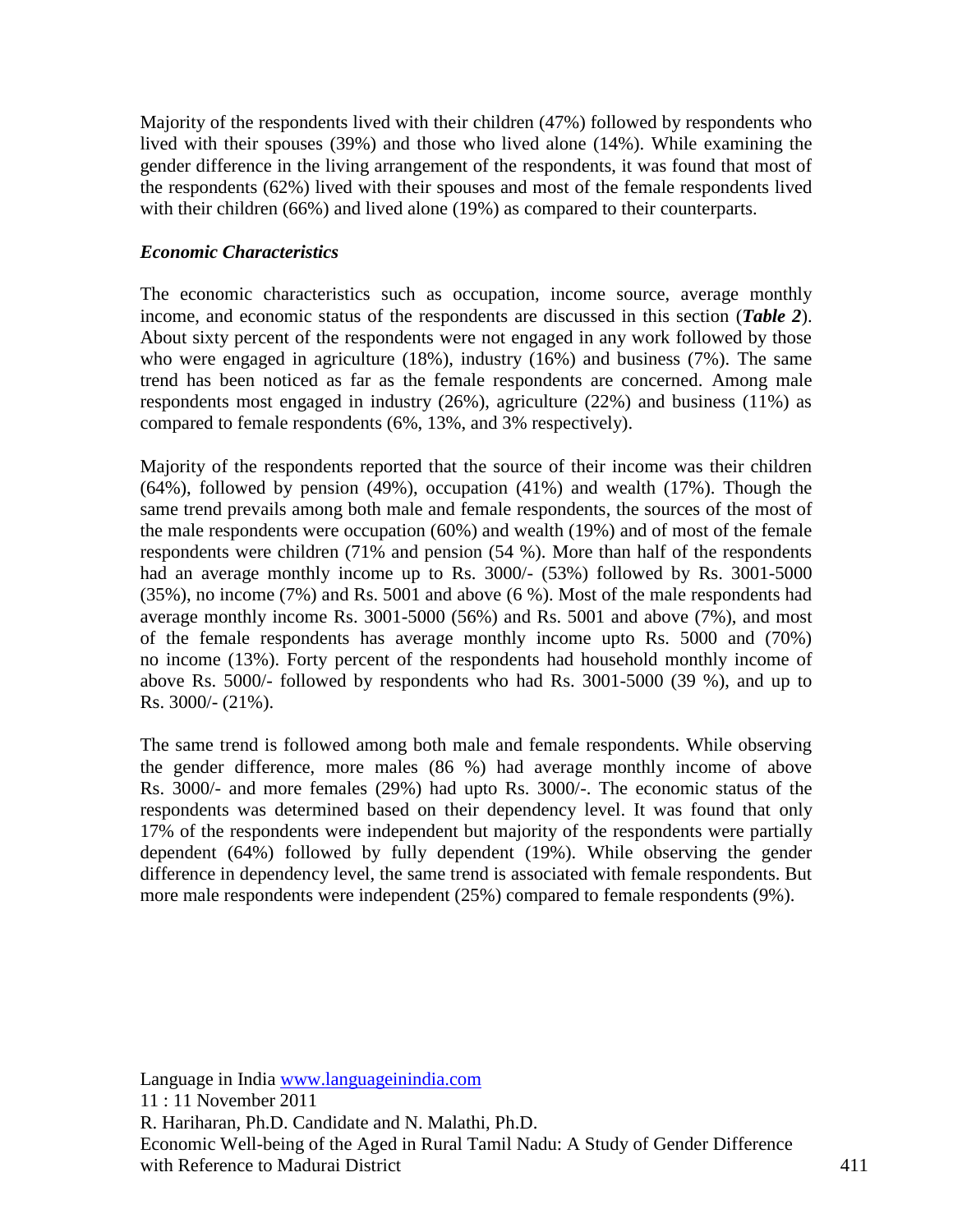| <b>Economic</b>             |              | Male $(N=80)$ | Female (N=80)  |               | Total $(N=160)$ |               |
|-----------------------------|--------------|---------------|----------------|---------------|-----------------|---------------|
| <b>Characteristics</b>      | N            | $\frac{0}{0}$ | N              | $\frac{0}{0}$ | N               | $\frac{0}{0}$ |
| <b>Occupation</b>           |              |               |                |               |                 |               |
| Not Working/Housewife       | 32           | 40.0          | 63             | 78.8          | 95              | 59.4          |
| Agriculture                 | 18           | 22.4          | 10             | 12.5          | 28              | 17.5          |
| Industry                    | 21           | 26.3          | 5              | 6.2           | 26              | 16.3          |
| <b>Business</b>             | 9            | 11.3          | $\overline{2}$ | 2.5           | 11              | 6.8           |
| <b>Occupation</b>           |              |               |                |               |                 |               |
| Not Working/Housewife       | 32           | 40.0          | 63             | 78.8          | 32              | 40.0          |
| Agriculture                 | 18           | 22.4          | 10             | 12.5          | 18              | 22.4          |
| Industry                    | 21           | 26.3          | 5              | 6.2           | 21              | 26.3          |
| <b>Business</b>             | 9            | 11.3          | $\overline{2}$ | 2.5           | 9               | 11.3          |
| Respondents' income         |              |               |                |               |                 |               |
| source                      |              |               |                |               |                 |               |
| Wealth                      | 15           | 18.8          | 12             | 15.0          | 27              | 16.8          |
| Occupation                  | 48           | 60.0          | 17             | 21.3          | 65              | 40.6          |
| Pension                     | 35           | 43.8          | 43             | 53.7          | 78              | 48.8          |
| Children                    | 45           | 56.2          | 57             | 71.3          | 102             | 63.8          |
| <b>Respondents' monthly</b> |              |               |                |               |                 |               |
| income                      |              |               |                |               |                 |               |
| No income source            | $\mathbf{1}$ | 1.3           | 10             | 12.5          | 11              | 6.9           |
| Up to Rs. 3000              | 28           | 35.0          | 56             | 70.0          | 84              | 52.5          |
| $Rs. 3001 - Rs. 5000$       | 45           | 56.3          | 11             | 13.8          | 56              | 35.0          |
| Rs. 5001 & above            | 6            | 7.4           | 3              | 3.7           | 9               | 5.6           |
| Households' monthly income  |              |               |                |               |                 |               |
| Up to Rs. 3000              | 11           | 13.8          | 23             | 28.8          | 34              | 21.2          |
| $Rs. 3001 - Rs. 5000$       | 32           | 40.0          | 30             | 37.5          | 62              | 38.8          |
| Rs. 5001 & above            | 37           | 46.2          | 27             | 33.7          | 64              | 40.0          |
| <b>Economic status</b>      |              |               |                |               |                 |               |
| Independent                 | 20           | 25.0          | 7              | 8.8           | 27              | 16.9          |
| <b>Partially Dependent</b>  | 45           | 56.2          | 57             | 71.2          | 102             | 63.7          |
| <b>Fully Dependent</b>      | 15           | 18.8          | 16             | 20.0          | 31              | 19.4          |

**Table 2 Economic characteristics of the rural aged**

Source: Computed from Primary Data

#### *Household Characteristics*

Head of the family, house type, house ownership, drinking-water facility, bath-room facility, toilet facility and cooking fuel used by the respondents are discussed in this section (*Table 3*). Headship of the family gives prestige and decision making power to

Language in India [www.languageinindia.com](http://www.languageinindia.com/)

11 : 11 November 2011

R. Hariharan, Ph.D. Candidate and N. Malathi, Ph.D.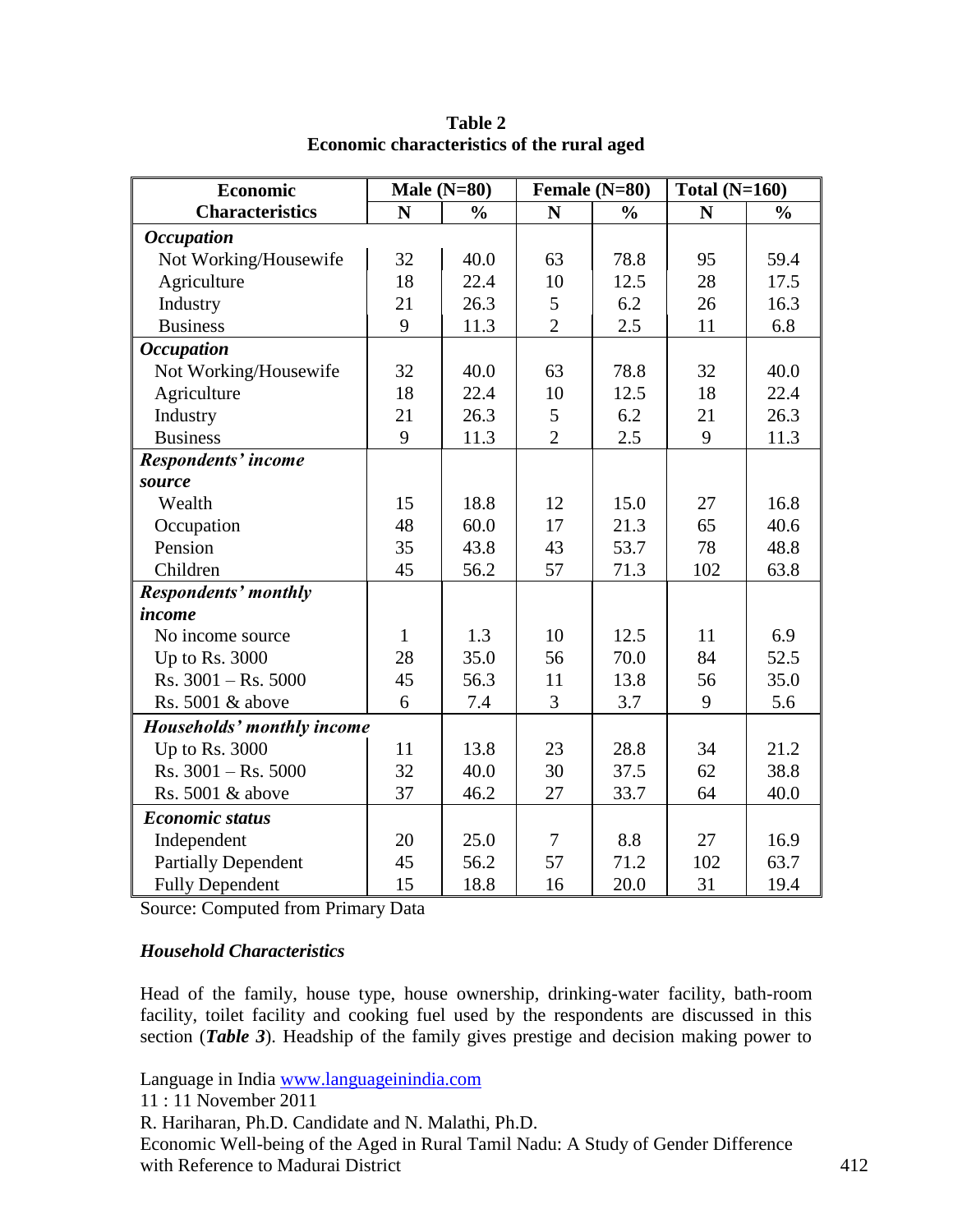the aged. It was found from the results that more than half of the respondents (57%) were head of the family followed by children (36%) and spouses (6%). Suiting to the prevalent belief, 85% of the male respondents were head of the family as compared to female respondents, and among female respondents, 59% of their children were the head of the family.

| <b>Household</b>          | Male $(N=80)$<br>Female (N=80) |               |                | Total $(N=160)$ |             |               |
|---------------------------|--------------------------------|---------------|----------------|-----------------|-------------|---------------|
| <b>Characteristics</b>    | $\mathbf N$                    | $\frac{0}{0}$ | ${\bf N}$      | $\frac{0}{0}$   | $\mathbf N$ | $\frac{0}{0}$ |
| <b>Occupation</b>         |                                |               |                |                 |             |               |
| Not Working/Housewife     | 32                             | 40.0          | 63             | 78.8            | 95          | 59.4          |
| Agriculture               | 18                             | 22.4          | 10             | 12.5            | 28          | 17.5          |
| Industry                  | 21                             | 26.3          | 5              | 6.2             | 26          | 16.3          |
| <b>Business</b>           | 9                              | 11.3          | $\overline{2}$ | 2.5             | 11          | 6.8           |
| <b>Family Head</b>        |                                |               |                |                 |             |               |
| Self                      | 68                             | 85.0          | 24             | 30.0            | 92          | 57.4          |
| Spouse                    | $\mathbf{1}$                   | 1.2           | 9              | 11.2            | 10          | 6.3           |
| Children                  | 11                             | 13.8          | 47             | 58.8            | 58          | 36.3          |
| <b>House Type</b>         |                                |               |                |                 |             |               |
| Hut                       | $\overline{2}$                 | 2.5           | 8              | 10.0            | 10          | 6.2           |
| Kutcha                    | 44                             | 55.0          | 39             | 48.8            | 83          | 51.9          |
| Pucca                     | 34                             | 42.5          | 33             | 41.2            | 67          | 41.9          |
| <b>House</b> ownership    |                                |               |                |                 |             |               |
| Own house                 | 59                             | 73.8          | 43             | 53.8            | 102         | 63.8          |
| Rented house              | 21                             | 26.2          | 37             | 46.2            | 58          | 36.2          |
| Drinking-water facility   |                                |               |                |                 |             |               |
| <b>Street Tap</b>         | 47                             | 58.7          | 51             | 63.7            | 98          | 61.2          |
| Own Tap                   | 33                             | 41.3          | 29             | 36.3            | 62          | 38.8          |
| <b>Bath-room facility</b> |                                |               |                |                 |             |               |
| Open/Public               | 27                             | 33.7          | 23             | 28.8            | 50          | 31.2          |
| with house                | 53                             | 66.3          | 57             | 71.2            | 110         | 68.8          |
| <b>Toilet facility</b>    |                                |               |                |                 |             |               |
| Open/Public               | 25                             | 31.2          | 27             | 33.8            | 52          | 32.5          |
| with house                | 55                             | 68.8          | 53             | 66.2            | 108         | 67.5          |
| Cooking fuel              |                                |               |                |                 |             |               |
| Firewood                  | 28                             | 35.0          | 21             | 26.3            | 49          | 30.6          |
| Kerosene                  | 17                             | 21.3          | 22             | 27.4            | 39          | 24.4          |
| Cooking Gas (LPG)         | 35                             | 43.7          | 37             | 46.3            | 72          | 45.0          |

**Table 3 Household characteristics of the rural aged**

Source: Computed from Primary Data

Language in India [www.languageinindia.com](http://www.languageinindia.com/)

11 : 11 November 2011

R. Hariharan, Ph.D. Candidate and N. Malathi, Ph.D.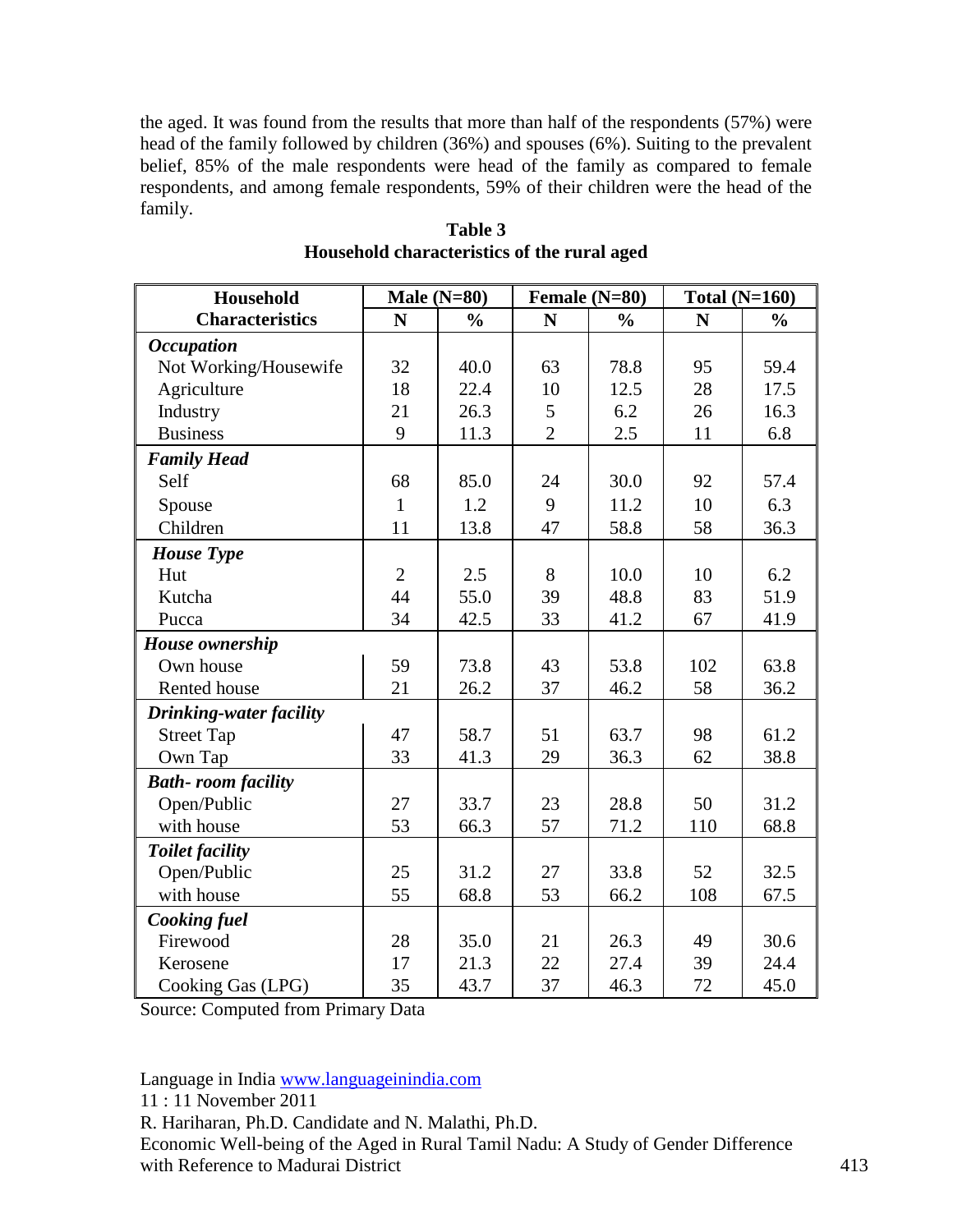The house structure, generally, is based on the economic condition of the family. More than half of the respondents lived in kutcha house (52%) followed by those who lived in pucca house and hut (6%). As far as the male respondents are concerned, though the same trend prevails among male and female respondents, more male respondents lived in kutcha (55%) and pucca (43%) houses as compared to female respondents (49% and 41% respectively) and more female respondents lived in hut (10%) as compared to male respondents (3%).

House ownership of the elderly gives them respect and protection from the family members. It was found from the results that majority of the respondents were owner of their house (64%) as against rented house (36%). The more male respondents owned house (74%) and the more female respondents lived in rented house (71%).

Availability of drinking-water facility has on significant impact on health of the aged and their family members. But the study area majority of the respondents used water available through street-tap as against own tap (39%). The same trend prevails among both male and female respondents. More female respondents used water available through street-tap (64%), where as more male respondents from own-tap (41%). Sixty-nine percent of the respondents had bath-room facility within the house as against respondents who had the facility outside the house as open/public (33%). More female respondents had bath-room facility within the house (71%), whereas, more male respondents had the facility outside the house (34%) as compared to their counterparts. Majority of the respondents had toilet facility within the house (68%) as against respondents who had the facility outside the house (33%). The same trend prevails among both male and female respondents. More male respondents had toilet facility within the house (69%), whereas, more female respondents had the facility outside the house (34 %) as compared to their counterparts. As far as the cooking fuel used by the aged is concerned, majority of the respondents used LPG cooking gas (45%) followed by firewood (31%) and kerosene (24%), indicating a characteristic of the modern trend. More female respondents lived in the house using cooking LPG gas (46%) and kerosene (27%) as compared to male respondents of the house using more of firewood (35%).

**Table 4** presents the results of the multiple linear regression analysis. The results demarcate the relationship between socio-demographic characteristics and economic status of the aged. It was found from the analysis that marital status of the rural aged has been the most positive significant variable to an increase in economic well-being (Beta  $=$  $(0.535)$  and family type (Beta =  $(0.398)$ , whereas, the variable living arrangement found to be most negative significant one (Beta=-0.397) followed by education (Beta=-0.202). Variables like gender, age and working status have also found to be positive (beta value) indicating an increase in these variables towards economic well-being.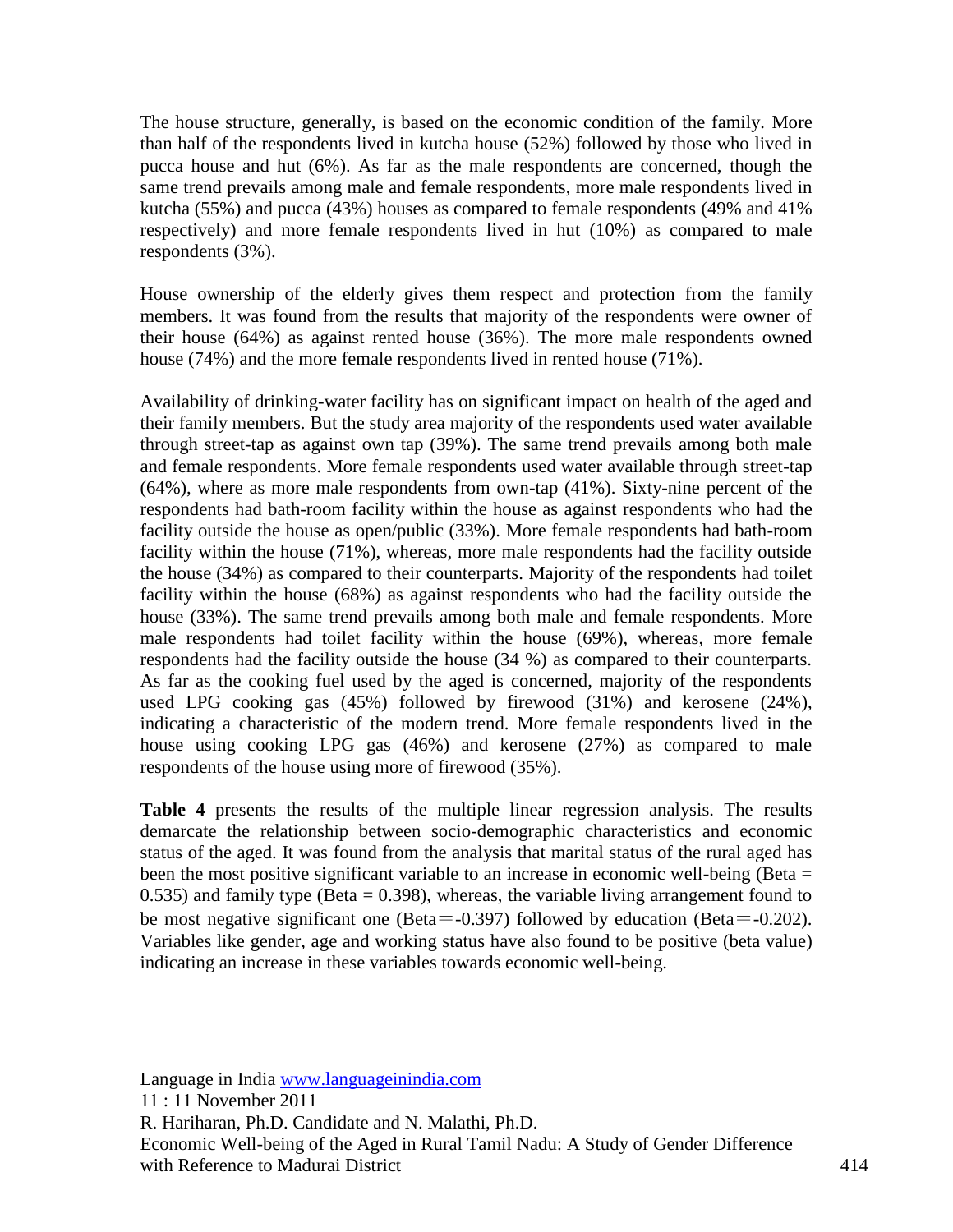| <b>Variables</b>   |             | <b>Un-standardized</b><br><b>Coefficients</b> | <b>Standardized</b><br><b>Coefficients</b> | t        | Sig. |
|--------------------|-------------|-----------------------------------------------|--------------------------------------------|----------|------|
|                    | B           | <b>Std. Error</b>                             | <b>Beta</b>                                |          |      |
| (Constant)         | 3066.416    | 2058.491                                      |                                            | 1.490    | .139 |
| Age                | $-713.868$  | 347.269                                       | $-.177$                                    | $-2.056$ | .042 |
| Gender             | $-1130.988$ | 536.477                                       | $-.184$                                    | $-2.108$ | .037 |
| Religion           | $-88.000$   | 390.762                                       | $-.021$                                    | $-.225$  | .822 |
| Community          | $-218.343$  | 295.659                                       | $-.069$                                    | $-.738$  | .462 |
| Marital status     | 3055.854    | 687.199                                       | .535                                       | 4.447    | .000 |
| Family type        | 2438.472    | 996.940                                       | .398                                       | 2.446    | .016 |
| Living arrangement | $-1643.437$ | 659.487                                       | $-.397$                                    | $-2.492$ | .014 |
| Education          | $-603.265$  | 343.454                                       | $-.202$                                    | $-1.756$ | .082 |
| Occupation         | $-1150.828$ | 305.100                                       | $-.044$                                    | $-2.494$ | .022 |

**Table 4 Multiple Linear Regression Model**

**Note:** Dependent variable: Income after age 60; R=0. 598; R Square=0. 358; Adjusted R Square=0. 306;  $F(6.816) = P=0.000$ .

#### **Conclusions**

Most of the respondents were old (60-69 years) as compared to the respondents who were older (70-79) and oldest (80 years and above). More male respondents were older, and more females were old. While, more males were married, more females were widowed. While observing the gender difference in marital status, more male respondents were Hindus and Christians, and more female respondents were Muslims religion. While more males belonged to SC/ST, more females belonged to BC. Most of the female respondents were educated upto primary level and most of the males were educated high school education and above. Most of the male respondents lived with their spouses and most of the female respondents lived with their children.

More male respondents were engaged in industry and more female respondents were housewife and did not work. Majority of the male respondents reported that the source of their income was occupation as most of the female respondents' source of income was their children. Most of the male respondents had an average monthly income Rs. 3001- 5000, while most of the female respondents had average monthly income upto Rs. 5000. Most of the male respondents were independent as against most of the female respondents who were partially dependent.

Majority of the male were head of the family as compared to female respondents most of whose families were headed by their children. While more male respondents lived in kutcha house, more female respondents lived in hut. More male respondents owned house and more female respondents lived in rented house. More female respondents used water available through street-tap and more male respondents used water from own-tap. While,

Language in India [www.languageinindia.com](http://www.languageinindia.com/)

11 : 11 November 2011 R. Hariharan, Ph.D. Candidate and N. Malathi, Ph.D. Economic Well-being of the Aged in Rural Tamil Nadu: A Study of Gender Difference with Reference to Madurai District 415